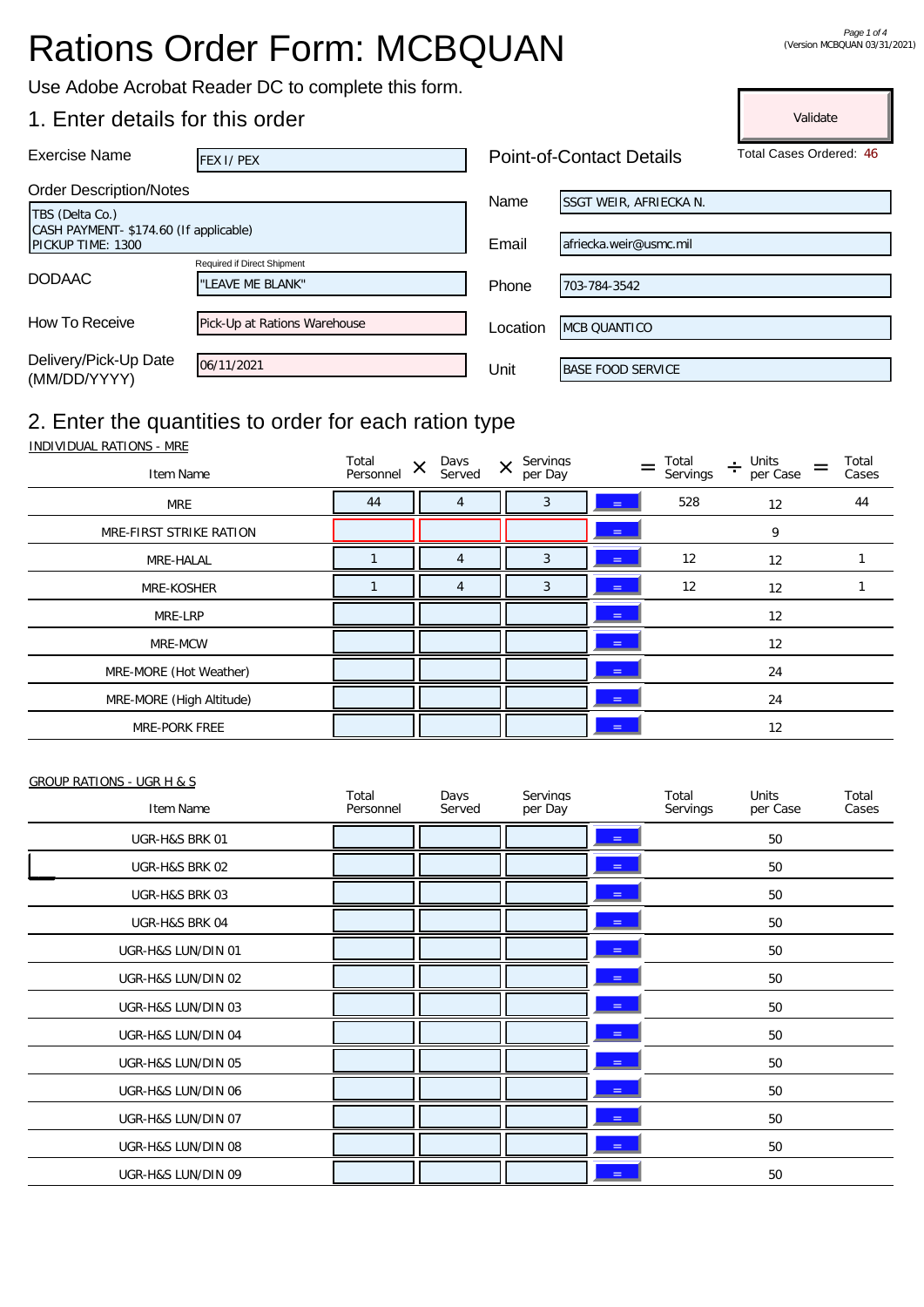Rations Order Form (cont.)

Page 2 of 4<br>**COMBQ** 03/31/2021)

|                                                    | Rations Orger Form (Cont.) |                |                     |  |                   | (Version MCBQUAN 03/31/ |                |  |
|----------------------------------------------------|----------------------------|----------------|---------------------|--|-------------------|-------------------------|----------------|--|
| GROUP RATIONS - UGR H & S (continued)<br>Item Name | Total<br>Personnel         | Days<br>Served | Servings<br>per Day |  | Total<br>Servings | Units<br>per Case       | Total<br>Cases |  |
|                                                    |                            |                |                     |  |                   |                         |                |  |
| UGR-H&S LUN/DIN 10                                 |                            |                |                     |  |                   | 50                      |                |  |
|                                                    |                            |                |                     |  |                   |                         |                |  |
| <b>GROUP RATIONS - UGR - M</b>                     | Total                      | Days           | Servings            |  | Total             | Units                   | Total          |  |
| Item Name                                          | Personnel                  | Served         | per Day             |  | Servings          | per Case                | Cases          |  |
| UGR-M BRK Menu 01                                  |                            |                |                     |  |                   | 50                      |                |  |
| UGR-M BRK Menu 02                                  |                            |                |                     |  |                   | 50                      |                |  |
| UGR-M BRK Menu 03                                  |                            |                |                     |  |                   | 50                      |                |  |
| UGR-M BRK Menu 04                                  |                            |                |                     |  |                   | 50                      |                |  |
| UGR-M BRK Menu 05                                  |                            |                |                     |  |                   | 50                      |                |  |
| UGR-M BRK Menu 06                                  |                            |                |                     |  |                   | 50                      |                |  |
| UGR-M BRK Menu 07                                  |                            |                |                     |  |                   | 50                      |                |  |
| UGR-M LUN/DIN Menu 01                              |                            |                |                     |  |                   | 50                      |                |  |
| UGR-M LUN/DIN Menu 02                              |                            |                |                     |  |                   | 50                      |                |  |
| UGR-M LUN/DIN Menu 03                              |                            |                |                     |  |                   | 50                      |                |  |
| UGR-M LUN/DIN Menu 04                              |                            |                |                     |  |                   | 50                      |                |  |
| UGR-M LUN/DIN Menu 05                              |                            |                |                     |  |                   | 50                      |                |  |
| UGR-M LUN/DIN Menu 06                              |                            |                |                     |  |                   | 50                      |                |  |
| UGR-M LUN/DIN Menu 07                              |                            |                |                     |  |                   | 50                      |                |  |
| UGR-M LUN/DIN Menu 08                              |                            |                |                     |  |                   | 50                      |                |  |
| UGR-M LUN/DIN Menu 09                              |                            |                |                     |  |                   | 50                      |                |  |
| UGR-M LUN/DIN Menu 10                              |                            |                |                     |  |                   | 50                      |                |  |
| UGR-M LUN/DIN Menu 11                              |                            |                |                     |  |                   | 50                      |                |  |
| UGR-M LUN/DIN Menu 12                              |                            |                |                     |  |                   | 50                      |                |  |
| UGR-M LUN/DIN Menu 13                              |                            |                |                     |  |                   | 50                      |                |  |
| UGR-M LUN/DIN Menu 14                              |                            |                |                     |  |                   | 50                      |                |  |

| <b>GROUP RATIONS - UGR - B</b> |                    |                |                     |     |                   |                          |                |
|--------------------------------|--------------------|----------------|---------------------|-----|-------------------|--------------------------|----------------|
| Item Name                      | Total<br>Personnel | Days<br>Served | Servings<br>per Day |     | Total<br>Servings | <b>Units</b><br>per Case | Total<br>Cases |
| UGR-B BRK Menu 01              |                    |                |                     | $=$ |                   | 50                       |                |
| UGR-B BRK Menu 02              |                    |                |                     | $=$ |                   | 50                       |                |
| UGR-B BRK Menu 03              |                    |                |                     | $=$ |                   | 50                       |                |
| UGR-B BRK Menu 04              |                    |                |                     | $=$ |                   | 50                       |                |
| UGR-B BRK Menu 05              |                    |                |                     | $=$ |                   | 50                       |                |
| UGR-B LUN/DIN Menu 01          |                    |                |                     | $=$ |                   | 50                       |                |
| UGR-B LUN/DIN Menu 02          |                    |                |                     | $=$ |                   | 50                       |                |
| UGR-B LUN/DIN Menu 03          |                    |                |                     | $=$ |                   | 50                       |                |
| UGR-B LUN/DIN Menu 04          |                    |                |                     | $=$ |                   | 50                       |                |
| UGR-B LUN/DIN Menu 05          |                    |                |                     | $=$ |                   | 50                       |                |
| UGR-B LUN/DIN Menu 06          |                    |                |                     | $=$ |                   | 50                       |                |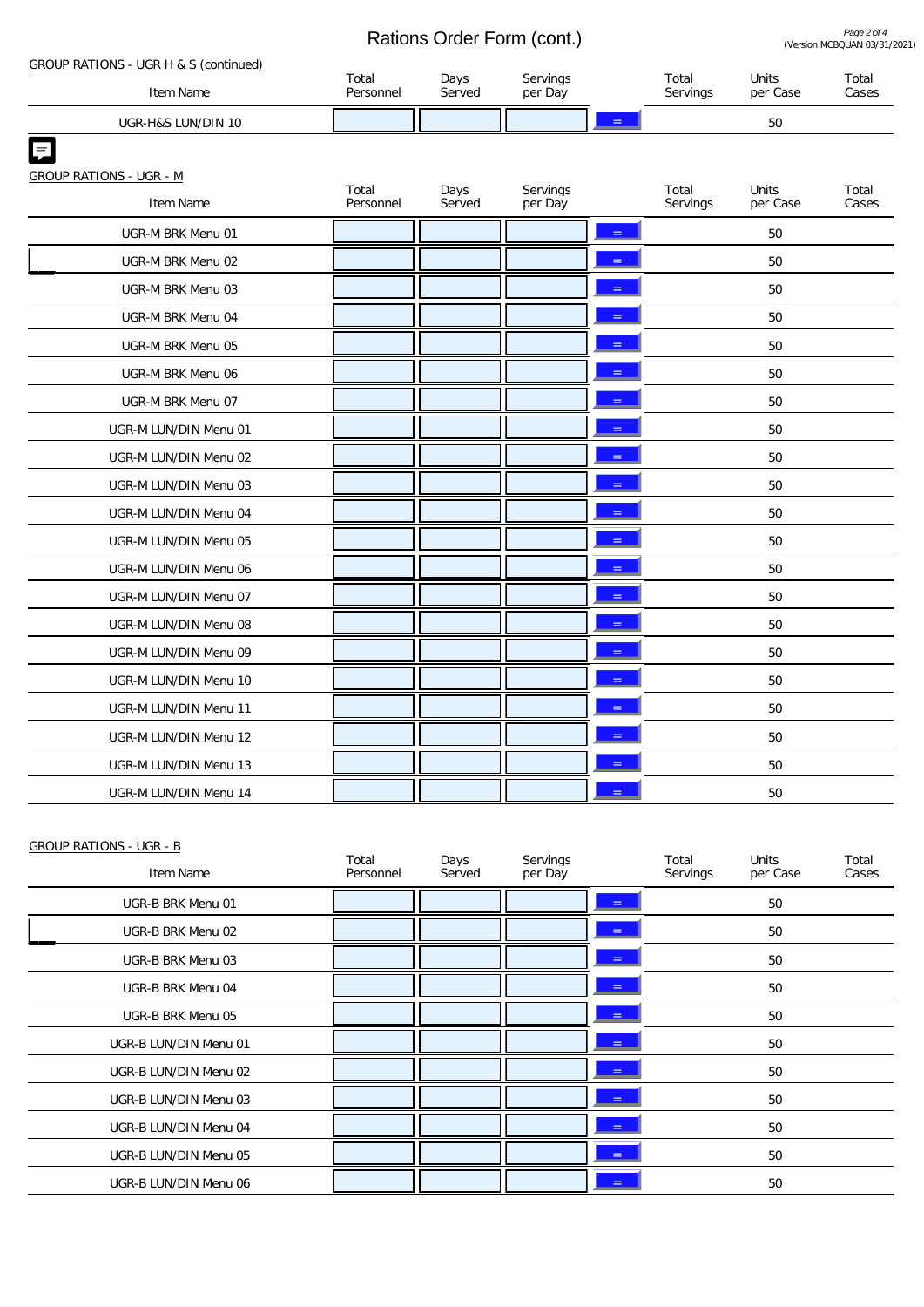## Rations Order Form (cont.)

| GROUP RATIONS - UGR - B (continued) |                    |                |                     |          |                   |                          |                |
|-------------------------------------|--------------------|----------------|---------------------|----------|-------------------|--------------------------|----------------|
| Item Name                           | Total<br>Personnel | Days<br>Served | Servings<br>per Day |          | Total<br>Servings | <b>Units</b><br>per Case | Total<br>Cases |
| UGR-B LUN/DIN Menu 07               |                    |                |                     | $=$      |                   | 50                       |                |
| UGR-B LUN/DIN Menu 08               |                    |                |                     | $\equiv$ |                   | 50                       |                |
| UGR-B LUN/DIN Menu 09               |                    |                |                     | $=$      |                   | 50                       |                |
| UGR-B LUN/DIN Menu 10               |                    |                |                     | $=$      |                   | 50                       |                |
| UGR-B LUN/DIN Menu 11               |                    |                |                     | $=$      |                   | 50                       |                |
| UGR-B LUN/DIN Menu 12               |                    |                |                     | $=$      |                   | 50                       |                |
| UGR-B LUN/DIN Menu 13               |                    |                |                     | $=$      |                   | 50                       |                |
| UGR-B LUN/DIN Menu 14               |                    |                |                     | $=$      |                   | 50                       |                |
|                                     |                    |                |                     |          |                   |                          |                |

#### GROUP RATIONS - UGR - A

| Item Name                               | Total<br>Personnel | Days<br>Served | Servings<br>per Day | Total<br>Servings | Units<br>per Case | Total<br>Cases |
|-----------------------------------------|--------------------|----------------|---------------------|-------------------|-------------------|----------------|
| UGR-A ShortOrder Menu 01                |                    |                |                     |                   | 50                |                |
| UGR-A ShortOrder Menu 02                |                    |                |                     |                   | 50                |                |
| UGR-A ShortOrder Menu 03                |                    |                |                     |                   | 50                |                |
| UGR-A ShortOrder Menu 04                |                    |                |                     |                   | 50                |                |
| UGR-A ShortOrder Menu 05                |                    |                |                     |                   | 50                |                |
| UGR-A ShortOrder Menu 06                |                    |                |                     |                   | 50                |                |
| UGR-A ShortOrder Menu 07                |                    |                |                     |                   | 50                |                |
| UGR-A BRK Menu 01 (Perishable)          |                    |                |                     |                   | 50                |                |
| UGR-A BRK Menu 01 (Semi-Perishable)     |                    |                |                     |                   | 50                |                |
| UGR-A BRK Menu 02 (Perishable)          |                    |                |                     |                   | 50                |                |
| UGR-A BRK Menu 02 (Semi-Perishable)     |                    |                |                     |                   | 50                |                |
| UGR-A BRK Menu 03 (Perishable)          |                    |                |                     |                   | 50                |                |
| UGR-A BRK Menu 03 (Semi-Perishable)     |                    |                |                     |                   | 50                |                |
| UGR-A BRK Menu 04 (Perishable)          |                    |                |                     |                   | 50                |                |
| UGR-A BRK Menu 04 (Semi-Perishable)     |                    |                |                     |                   | 50                |                |
| UGR-A BRK Menu 05 (Perishable)          |                    |                |                     |                   | 50                |                |
| UGR-A BRK Menu 05 (Semi-Perishable)     |                    |                |                     |                   | 50                |                |
| UGR-A BRK Menu 06 (Perishable)          |                    |                |                     |                   | 50                |                |
| UGR-A BRK Menu 06 (Semi-Perishable)     |                    |                |                     |                   | 50                |                |
| UGR-A BRK Menu 07 (Perishable)          |                    |                |                     |                   | 50                |                |
| UGR-A BRK Menu 07 (Semi-Perishable)     |                    |                |                     |                   | 50                |                |
| UGR-A LUN/DIN Menu 01 (Perishable)      |                    |                |                     |                   | 50                |                |
| UGR-A LUN/DIN Menu 01 (Semi-Perishable) |                    |                |                     |                   | 50                |                |
| UGR-A LUN/DIN Menu 02 (Perishable)      |                    |                |                     |                   | 50                |                |
| UGR-A LUN/DIN Menu 02 (Semi-Perishable) |                    |                |                     |                   | 50                |                |
| UGR-A LUN/DIN Menu 03 (Perishable)      |                    |                |                     |                   | 50                |                |
| UGR-A LUN/DIN Menu 03 (Semi-Perishable) |                    |                |                     |                   | 50                |                |
| UGR-A LUN/DIN Menu 04 (Perishable)      |                    |                |                     |                   | $50\,$            |                |